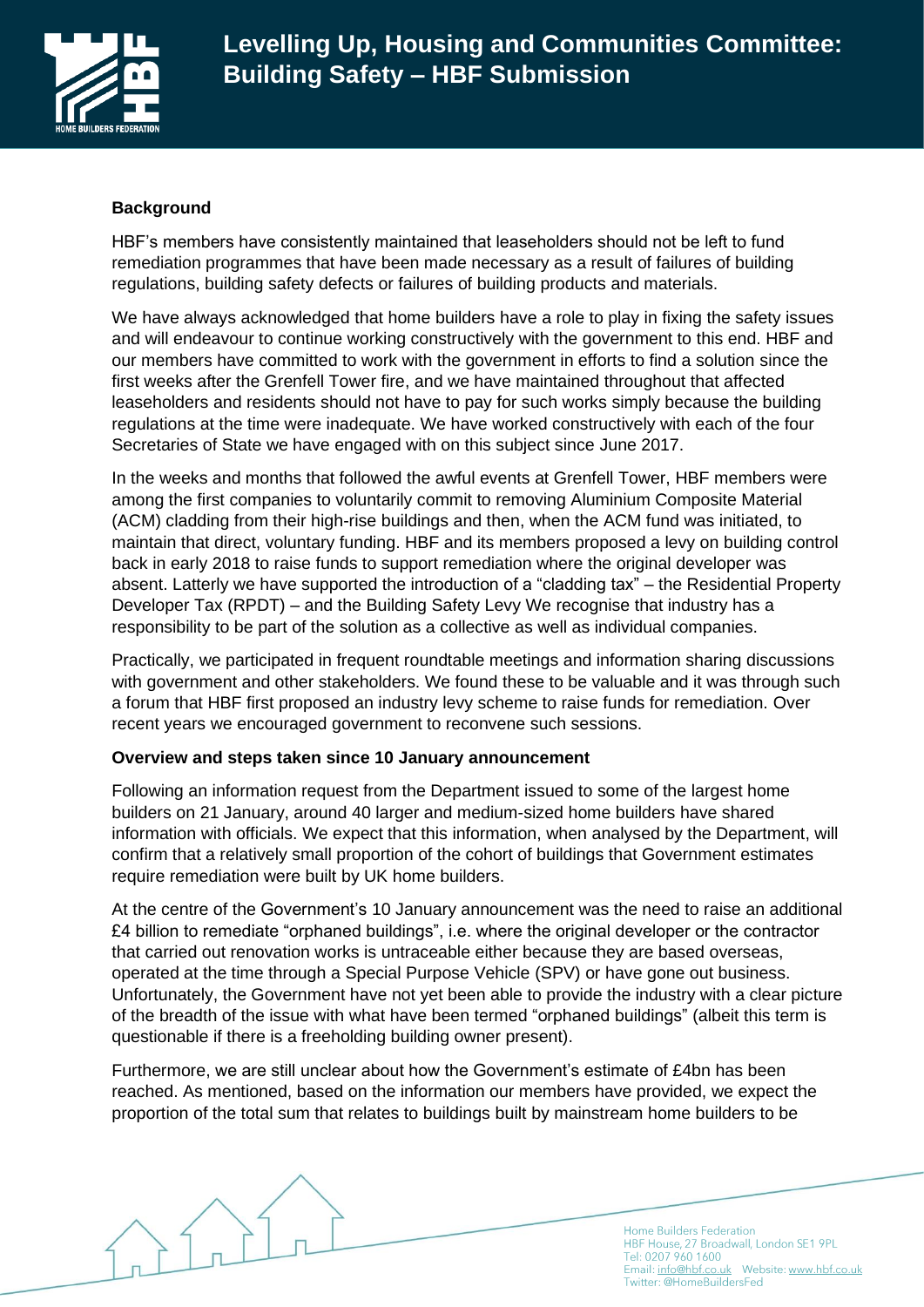relatively small. Indeed, we expect Government will have had it confirmed in its data capture that relatively few home builders have ever built many, or any, buildings of 11-18 metres. We urge the Government to work with us in the coming weeks to develop a detailed cost estimate of the buildings requiring remediation.

As well as having doubts about the validity of the £4bn estimate, we have concerns about the Government's continued targeting of UK home builders when – aside from interventions on sports sponsorship deals – other sectors have made no discernible contribution to the crisis to date. As well as contributing through a new £3bn home builder-specific tax and a forward-looking levy, HBF's members have made commitments to remediate buildings they have been involved with. With a majority of affected buildings having been constructed by other parties, it is difficult not to draw the conclusion that UK home builders are being targeted because, as UKheadquartered businesses, it is a simpler proposition than pursuing overseas developers, influential property sector interests and foreign product manufacturers.

While just a small proportion of affected buildings have been built by HBF members, established home builders have worked hard to identify and put right issues with buildings relevant to them. However, it should also be noted that a large number of the companies deemed to be in scope for the stark demands made in recent government correspondence are home builders operating entirely in the new house market and have rarely, if ever, constructed buildings of 11 metres or taller.

We have been consistent in stating that leaseholders should not be expected to pick up the bill to remediate their buildings. Building regulation failures, construction issues and product failures should not fall to leaseholders to fix. The building design, construction, product manufacture and accreditation, building regulation and building ownership ecosystem is extensive and diverse and all parties have a part to play in finding and funding the solutions to the problems affecting leaseholders.

### **Data gathering**

During the committee's oral evidence session on 31 January HBF's Policy Director, David O'Leary referenced a data gathering exercise that the Home Builders Federation had begun assisting the Department with. HBF's role in this exercise has been to help DLUHC with logistics and contact information but we have not received submissions from builders. These have gone directly to officials at DLUHC.

For the reasons discussed on 31 January, it is vital that after such a long time all parties begin to improve our collective understanding of how many buildings are likely to require remediation, where they are, by whom and when they were constructed. Government estimates to date have relied on theoretical desk-based surveys. On the other hand, individual UK home builders have worked intensively over recent years to improve their own pictures of the building safety requirements that may be present in buildings they have constructed. This exercise will be the first time that this information has been assimilated and viewed as something approaching a whole.

As outlined above, our expectation from discussions with members to date and from the publicly available statements made by larger UK home builders is that a small proportion of the total number of buildings that the Government estimates are in need of remediation have been built by UK home builders. The possible conclusions are, therefore, that the Government estimates of the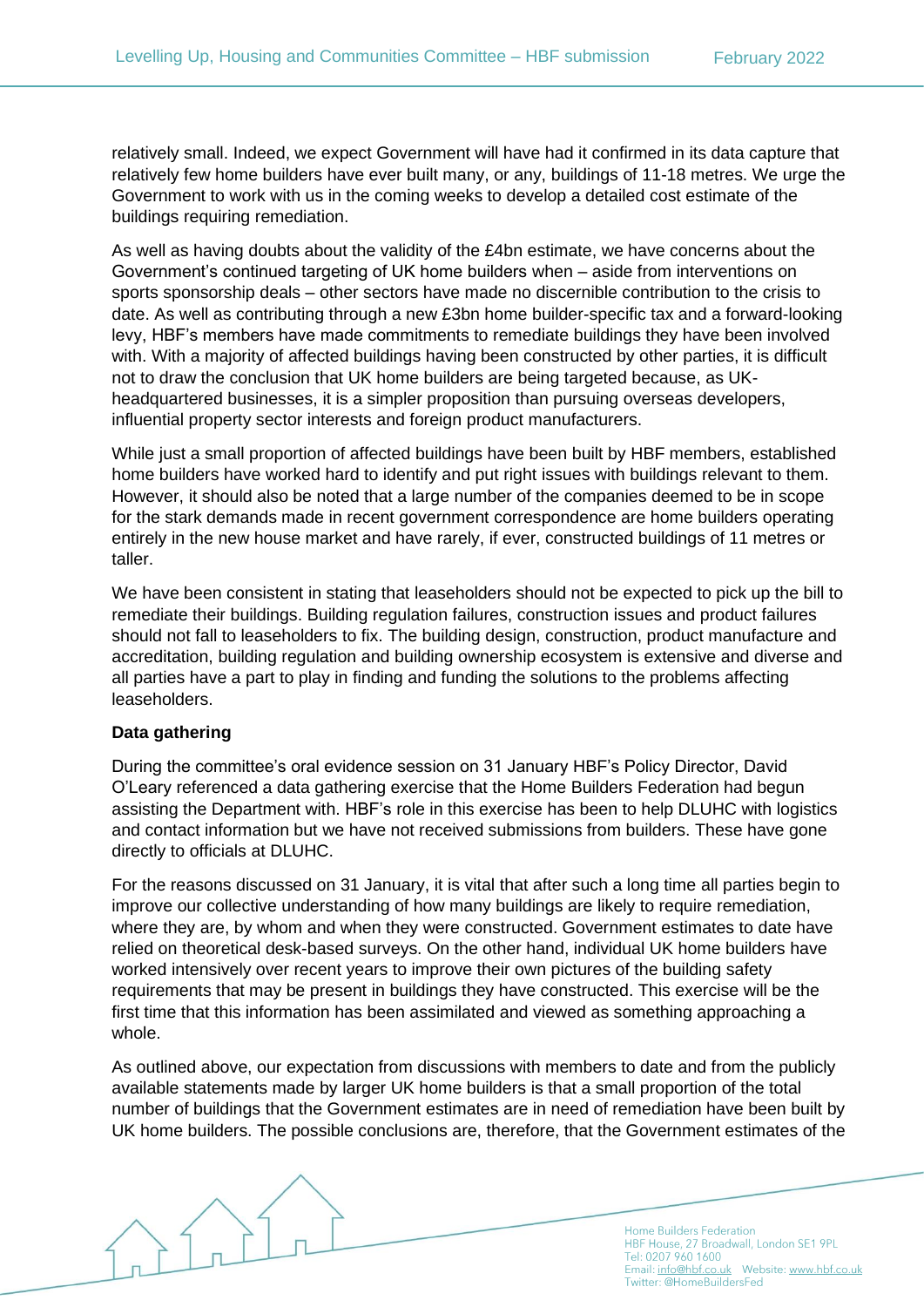number of buildings requiring remediation and the likely amount needed to finance this work is too high or that a very large proportion of buildings that the Department is building into its estimates:

- Have been built by overseas developers;
- Have been built by the wider property development sector which represents a significant part of the London residential market and which will pay nothing through RPDT (Build to Rent, large landowner interests and investment vehicles);
- Have been built by public bodies; or
- Have a remediation requirement owing to renovation on an older building

We very much welcome DLUHC conducting this exercise but maintain this should have been undertaken months ago. In order to take forward constructive discussions with Government, UK home builders should be afforded a better understanding of the extent to which other actors have constructed or renovated buildings that now require remediation. In the most recent correspondence from the Department, we note that Government intends to share with industry the headline results and conclusions from this exercise.

## **3 rd February update from DLUHC**

Alongside the announcement of 10 January, it is also important for the committee to consider a follow up letter from the department dated 3<sup>rd</sup> February and sent by DLUHC Director General Richard Goodman. We welcome the recognition of Government in the letter that home builders had provided 'continued rapid engagement' to assist the Department's work.

The letter and accompanying "Draft Heads of Terms" asks businesses to sign up to make unspecified financial contributions at the start of each year and which may be varied/increased during a year and for this arrangement to be in place for an indeterminate period of time. We are concerned that the requests in the letter would be unfeasible for responsible company directors to agree to without contravening their own duties and responsibilities and creates a dubious environment in which to attract investment in new homes and UK plc more generally.

### **Importance of engaging more widely with all those involved**

While we have always acknowledged that home builders have a role to play in fixing the safety issues and will endeavour to continue working constructively with the government to this end, we have also consistently questioned why the government has not gone further to engage other stakeholders to ensure they are also playing their part in resolving matters for leaseholders.

While UK home builders are already paying new taxes and levies and have pre-existing commitments to remediation projects, to date no other industries, sectors or sub-sectors have made a contribution.

We would encourage government engagement with:

- **Freeholders** 
	- $\triangleright$  As ultimate building owners and custodians they are responsible for ensuring the safety of the buildings that they own.
- Building contractors
	- $\triangleright$  Responsible for a large number of renovation projects which will have resulted in cladding system installation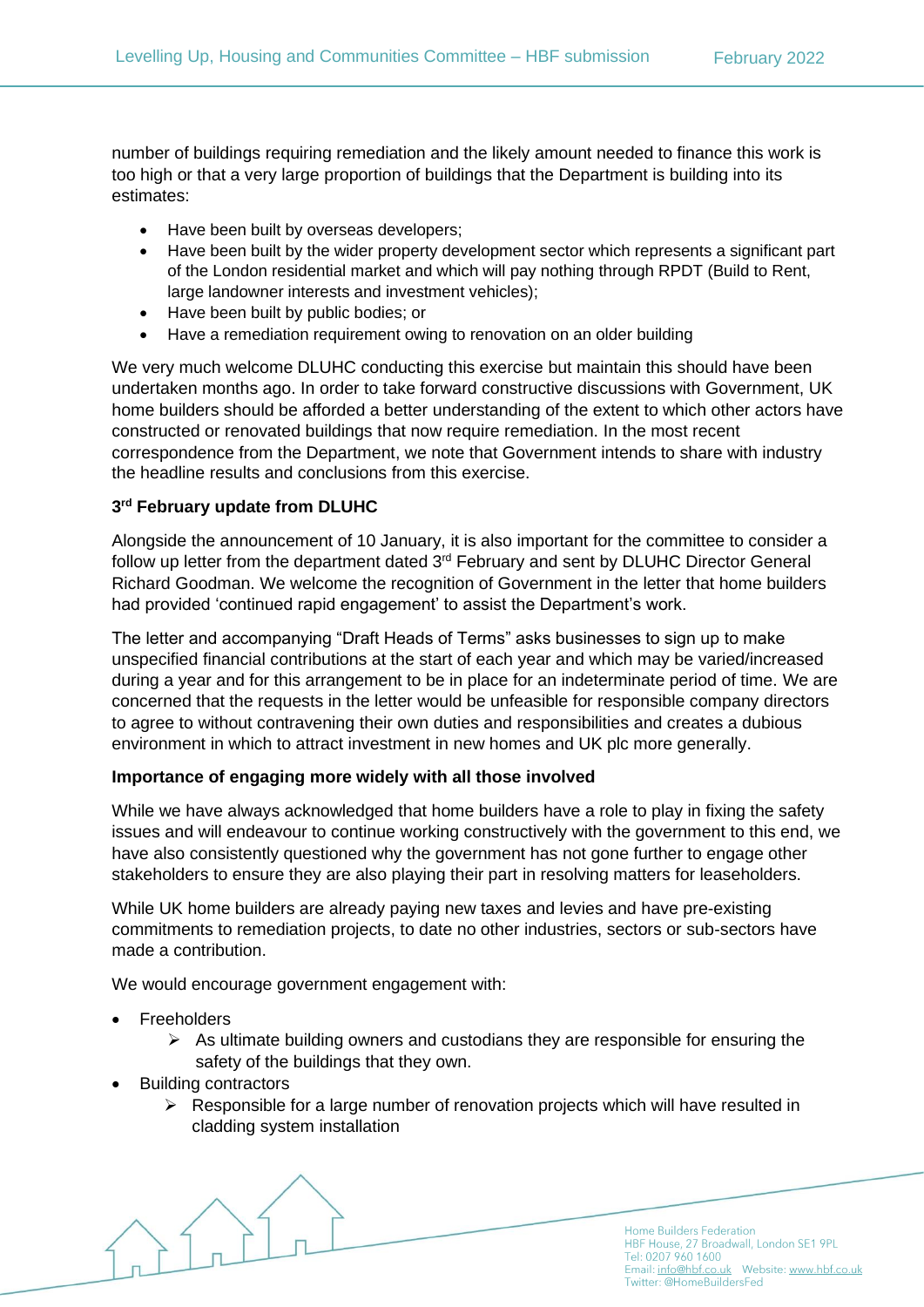- Overseas developers where possible
	- $\triangleright$  There is currently very little insight into how many buildings requiring remediation have been built by overseas developers.
	- $\triangleright$  Overseas developers are not subject to any the funding contribution the government is asking for, or to taxes or sanctions under the current plans. They are will very unlikely to be subject to the RPDT in most cases
	- $\triangleright$  These developers maintain no long-term interest in addressing the country's longterm affordability crisis, have no commitment to our communities and have little by way of UK employment or tax commitments.
- Wider property interests and Build to Rent developers
	- $\triangleright$  This includes developers operating across commercial and residential sectors that have been responsible for a large number of medium-rise and high-rise new developments, particularly in London
- Product manufacturers
	- ➢ Following HBF's request, we note the Secretary of State's subsequent letter to product manufacturers. We would expect to see further inclusion of product manufacturers in any proposed Government solution
- Mortgage lenders, insurers and surveyors
	- ➢ These groups remain vital to finding the way through the long-term malaise and ensuring that any proposed solution will actually resolve the problems leaseholders are facing. Failure over recent years to properly establish an effective and proportionate method of assessing buildings resulted in the stymieing of the market via the EWS1 approach

# **Government Building Safety Bill amendments**

The amendments to the Building Safety Bill tabled by Lord Greenhalgh on 14 February will, for the first time in these discussions, properly engage freeholders and cladding/insulation manufacturers but while the theory behind these amendments represents a step forward, the practicalities remain uncertain. It would appear that the legal threshold by which a cladding manufacturer may incur remediation costs is significant and could take considerable time for building owners, leaseholders or any other party to prove such a case. Likewise, freeholder affordability tests could allow many building owners to avoid substantial contributions to remediation projects. Of course, many manufacturer and freeholder interests are based overseas and will be more difficult to seek redress from than UK home builders.

We draw attention in the Government amendments to the distinction between the liabilities of UK builders who are expected to fund remediation on buildings regardless of the purely legal position and the liabilities of freeholders or overseas headquartered manufacturers where mechanisms look set to be established that will allow a high legal bar to be set and routes for parties to avoid making contributions.

We await parliamentary scrutiny of the amendments at the House of Lords Committee stage but observe that the freedoms and powers ministers will bestow upon themselves through the amendments published on 14 February will likely draw concern from the wider business community.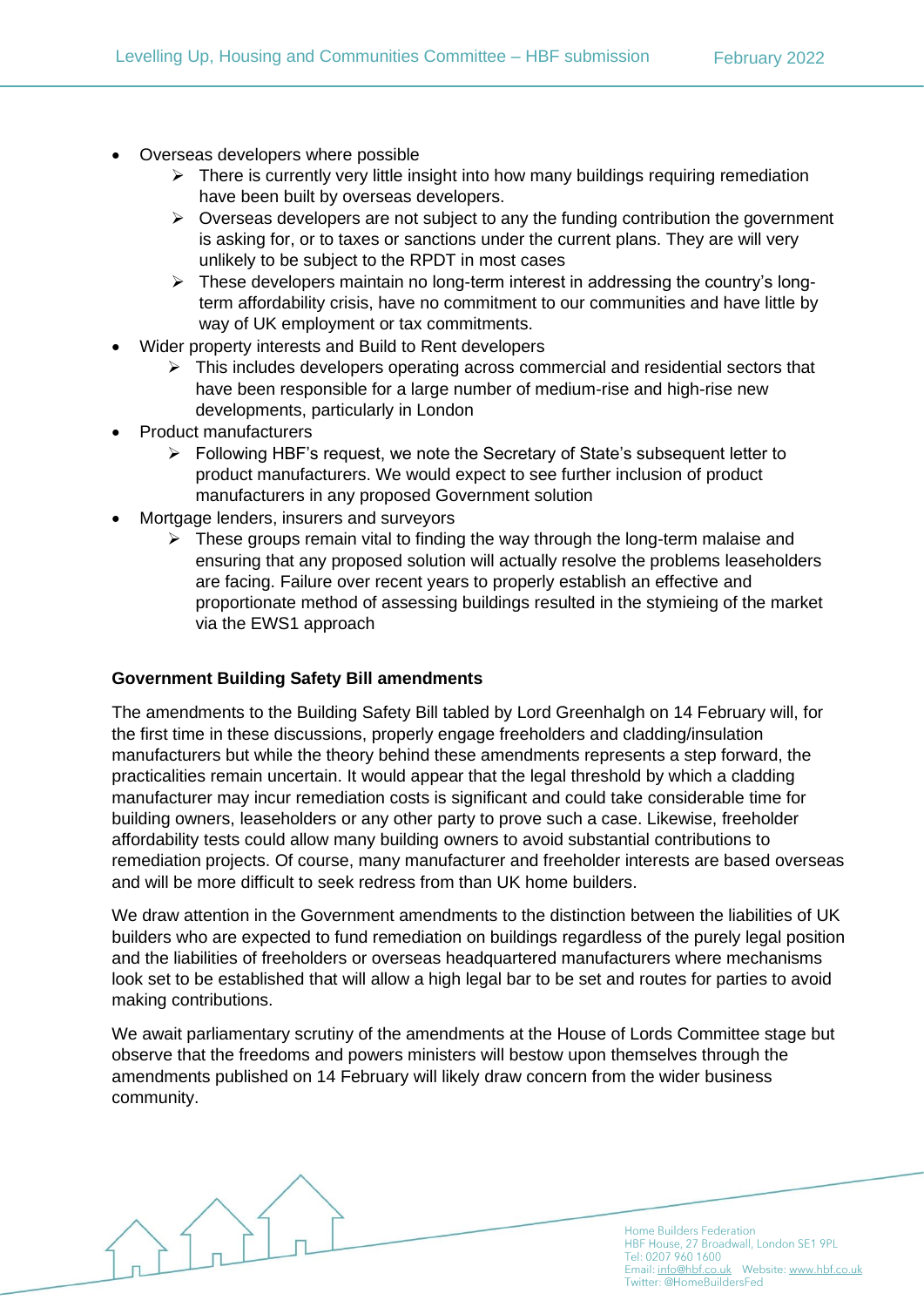# **Proportionality and Government signals; withdrawal of the Consolidated Advice Note**

We welcome the Secretary of State's confirmation in the 10 January announcement that the Government is seeking to re-establish 'common sense' in the assessment of building safety moving forward. To that end, we welcome the withdrawal of the Consolidated Advice Note (CAN). Despite ministers' best intentions, the CAN contributed to a paralysis of a large part of the housing market and trapped many homeowners in properties which were incorrectly labelled as unsafe.

As we have seen from the frustrating consequences of the CAN, the wider industry can work collectively to make the market work better, but without the right signals and action from Government, our best efforts can, sometimes, achieve little concrete progress. The PAS9980 regime should allow for a more realistic approach to these matters but will require buy-in from surveyors, lenders and fire risk assessors. As things stand it is not apparent that key actors will adopt all aspects of the PAS9980 approach. Reaching a satisfactory resolution with these parties to bring about greater proportionality will determine the speed and efficiency of remediation programmes and should be a priority for Government.

## **Focus on fire safety and dealing with 'betterment'**

We understand that a small minority of building owners may be using perceived or genuine building safety issues to obtain funding either from builders or from Government via the Building Safety Fund to upgrade buildings beyond the scope of the modifications and remediation that will make them safe. Given the national importance of this matter and the obvious need of leaseholders, all participants must remain focused entirely on ensuring buildings are safe for residents and are mortgageable.

There is already huge demand for the materials and skills necessary to remediate buildings or provide mitigation measures necessary to ensure residents are safe. Over the coming months and years, this demand is likely to multiply as Government begins to make Building Safety Fund payments and builders' own work programmes ramps up. It would be a failure of this process if opportunistic building owners or managers divert resources away from genuine safety priorities to projects aimed at increasing building values or upgrading buildings.

Members' sight of Building Safety Fund application and awards suggests that a considerable degree of 'betterment' is taking place through that route and that value for money on many awards may be questionable. An apparent lack of cost control and a wandering scope of works exceeding purely building safety issues is a cause for concern. To maximise our collective work towards remediating affected buildings we would urge DLUHC to ensure that remediation plans are proportionate, providing necessary safety improvements at a reasonable cost to taxpayers.

Elsewhere, other sectors have sought to benefit from the challenges that building owners and leaseholders face. Some insurance premiums have risen unnecessarily, for instance. We know that ministers and officials monitor this closely and we welcome their continued efforts to address instances of exploitation.

### **Insurance market**

On 10 January, Government stated its intention to introduce an indemnity scheme for fire risk assessors but we note that the scheme will not be launched for several weeks yet. We hope that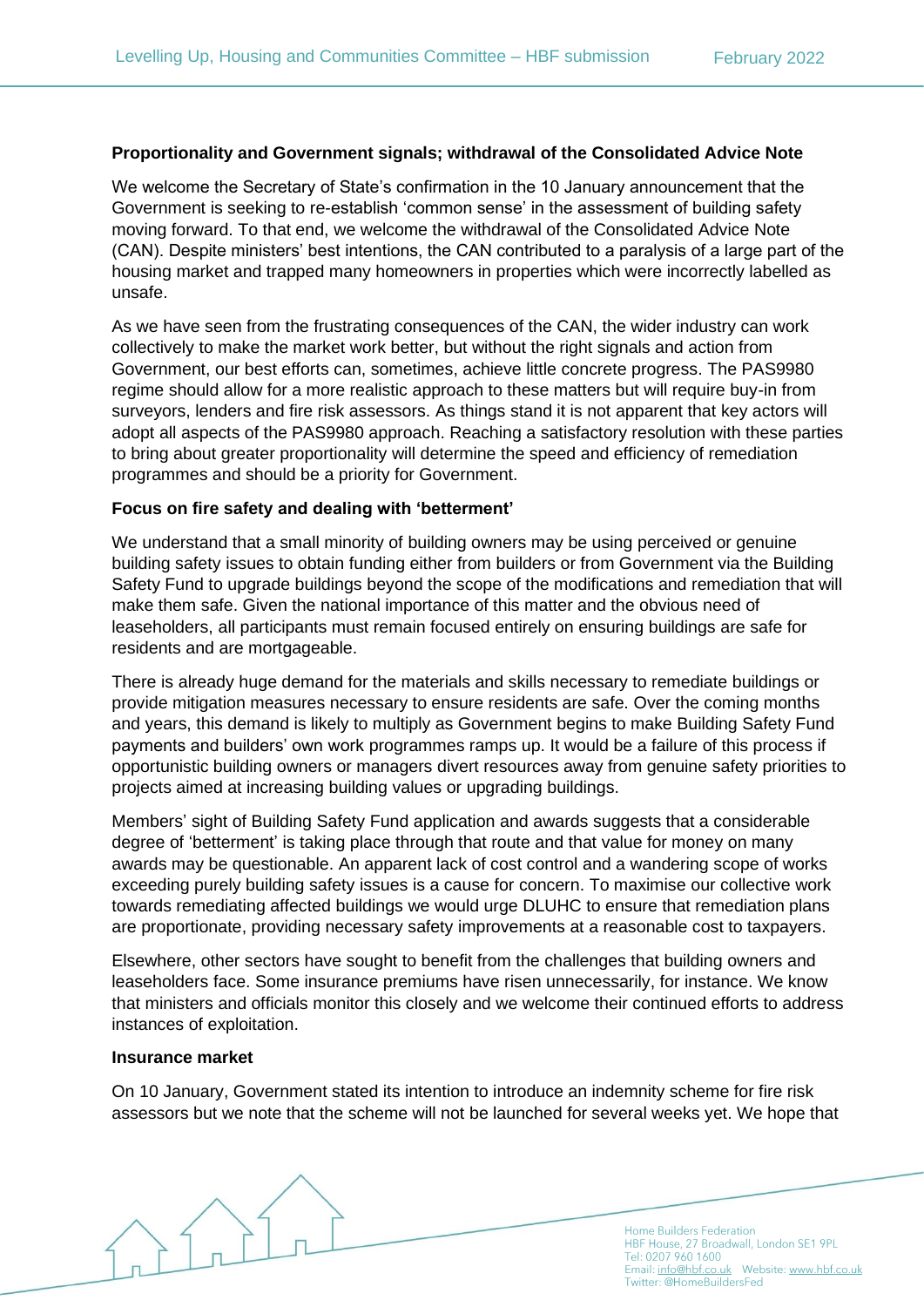this intervention will unlock the market but until it has been launched and bedded in it is difficult to assess whether the practical benefits will achieve the stated intention.

## **Changes to the Defective Premises Act**

We have some concerns about the proposed changes to the Defective Premises Act, that will allow leaseholds to make claims for up to 30 years retrospectively. We are still working to establish the likely impact. We have strong concerns on the part of our hundreds of SME builder members that this is a considerable long-term liability for which there is no realistic warranty or insurance provision.

As well as expanding liabilities for small home builders, it is vital that Government also recognises the importance of its own Building Regulations system and the consequences when the regime fails as it has done on this occasion. These changes to the Defective Premises Act should not absolve any other actors of their responsibilities.

### **Importance of maintaining investment in the housing sector**

The UK home building industry generates more than £40bn in Gross Value Added and is responsible for the employment of three quarters of a million people via extensive and overwhelmingly domestic supply chains.

The almost exclusive focus by the Government on UK home builders to resolve the current building crisis is extremely worrying in the context of the country's wider housing delivery challenges and also for the attractiveness of the sector for future investment.

The vast increases in housing supply seen since 2013 have been the result of huge increases in investment by UK home builders and their shareholders. This investment has been attracted largely due to:

- 1. A mature housing market;
- 2. A demonstrable demand for new homes;
- 3. A series of governments between 2007 and 2019 that prioritised housing delivery and addressing the long-term housing affordability challenges for younger households.

Recent Government statements about UK home builders and the content of DLUHC's letter of 3 February inevitably cast doubt on the ongoing attitude of Government to private sector housing supply and the role of the market in general. HBF is concerned that this approach may result in reduced investment across other sectors and ultimately cause detriment to UK plc as we seek to navigate the post-Brexit economic outlook.

UK home building is already a highly taxed sector, particularly since the introduction of the Residential Property Developer Tax surcharge on Corporation Tax. As well as the statutory, tax and regulatory burden, which is growing, the industry contributes £7bn per year to infrastructure and local services through Section 106 and Community Infrastructure Levy (CIL) and crosssubsidises more than half of all new Affordable Homes, including two-thirds of new homes for social rent.

In addition, over the coming years the sector's costs of delivery are expected to increase significantly with additional environmental regulations and other changes expected to squeeze viability in some areas. At times new regulations are not proportionate to local land values, and in